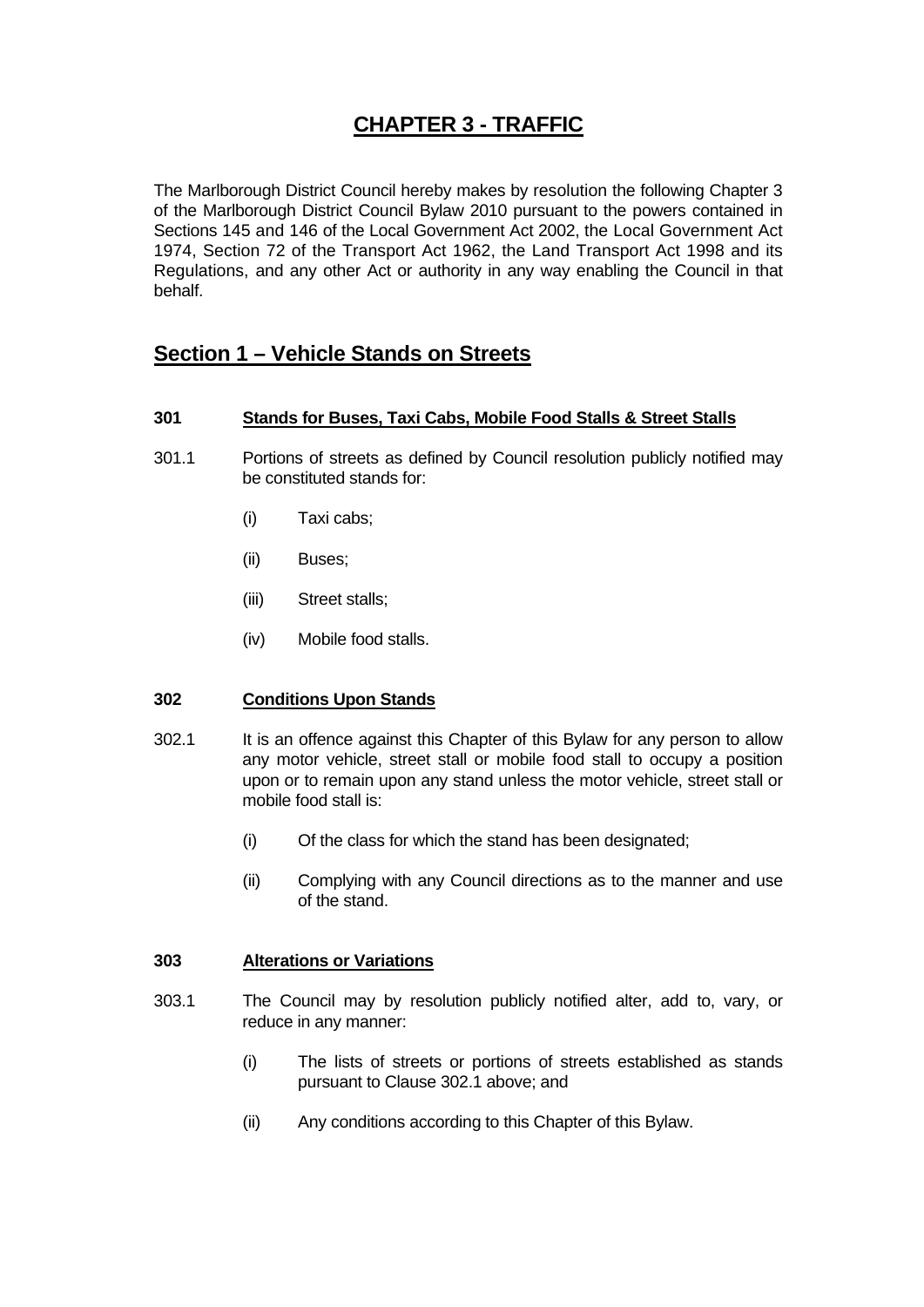#### **304 Cancellation or Suspension**

- 304.1 If at any time the user of a stand is found to have:
	- (i) Committed an offence against this Chapter of this Bylaw; or
	- (ii) Committed any offence against any Act, regulation or Bylaw associated with:
		- (a) The use of any stand; or
		- (b) The use of any vehicle which is used in respect of the stand.

 then the Council may give notice in writing to the user requiring him or her to appear before the Council to show why he or she should not be prohibited from using the vehicle stands.

 The time and place will be fixed in the notice, provided that no person will be required to appear less than seven (7) days after the service of the notice.

 The Council may after hearing the user or his or her representative, or in default of an appearance by the user, prohibit the user from using any vehicle stands for any period of time which the Council considers appropriate.

# **Section 2 – Road Restrictions**

## **305 Traffic Direction**

- 305.1 The Council may by resolution publicly notified:
	- (i) Declare that traffic in any road within the District shall proceed only in the direction specified in the resolution; and
	- (ii) Prohibit vehicles from doing U-turns on any specified road.

#### **306 Restricted Areas**

306.1 The Council may by resolution publicly notified set aside areas on any road within the District as cycle stands, keep clear areas or any other restricted areas as authorised by the Transport Act 1962.

#### **307 Traffic Routes for Types of Traffic**

307.1 The Council may by resolution publicly notified state routes for passenger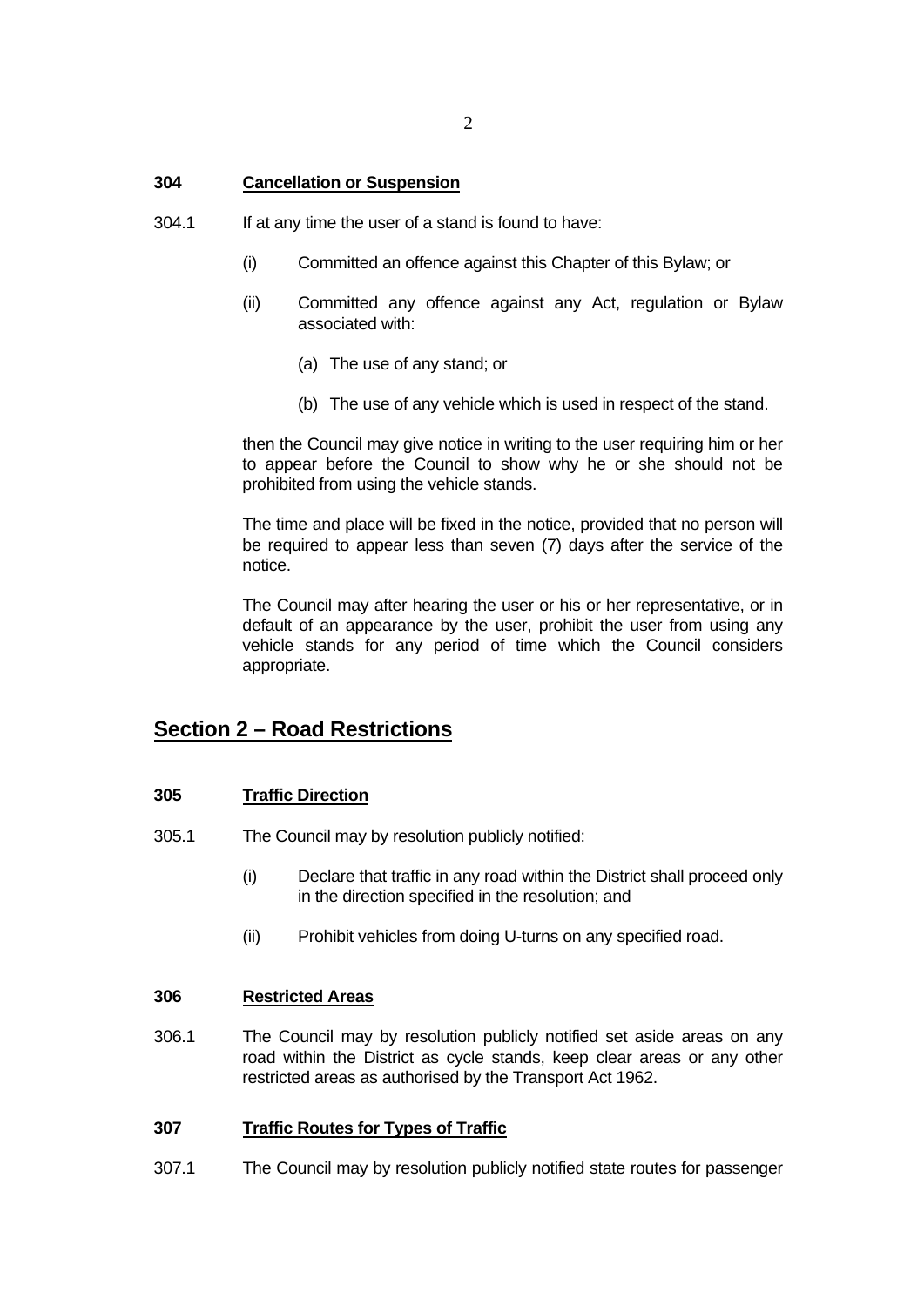service vehicles, goods and service vehicles and heavy vehicles.

#### **308 Speed Restrictions**

308.1 The Council may by resolution publicly notified declare that traffic on any specified part of any road within the District will not exceed the speed stated in such resolution and in notices giving effect to such resolution erected in the appropriate places on such road.

#### **309 Noisy Vehicles and Inconsiderate Use of Vehicles**

- 309.1 No person shall operate any vehicle in such condition, or in such manner, or otherwise however so as to cause or be liable to cause annoyance to any person on account of noise.
- 309.2 No person shall operate any vehicle in such a manner as to cause or be liable to cause annoyance to any person generally.

#### **310 Heavy Vehicles**

- 310.1 The Council may by resolution publicly notified prohibit from travelling on all roads or any road or any part of a road under its care, control or management, any specified class of heavy traffic that has caused or is likely to cause serious damage to any road, likely to cause serious damage to any road. Provided that where the cost of reinstating or reinforcing the road as estimated by the Council, has been paid to the Council, then such heavy traffic may use the road subject to any conditions specified by the Engineer.
- 310.2 The Council may require an annual sum or bond or other payment of such reasonable sum as the Council thinks fit as compensation for any damage which in the opinion of the Engineer, has been or is likely to be caused to any road due to such vehicle usage. Any bond paid in accordance with this clause will be fully refundable if no damage is incurred.

#### **311 Weight Limits on Roads**

311.1 That Council made by resolution publicly notified regulate the weights of vehicles or loads that may pass over bridges or culverts under the care, control or management of the Council.

#### **312 Animals**

312.1 The Council may by resolution publicly notified regulate or prohibit the movement of animals on specified roads.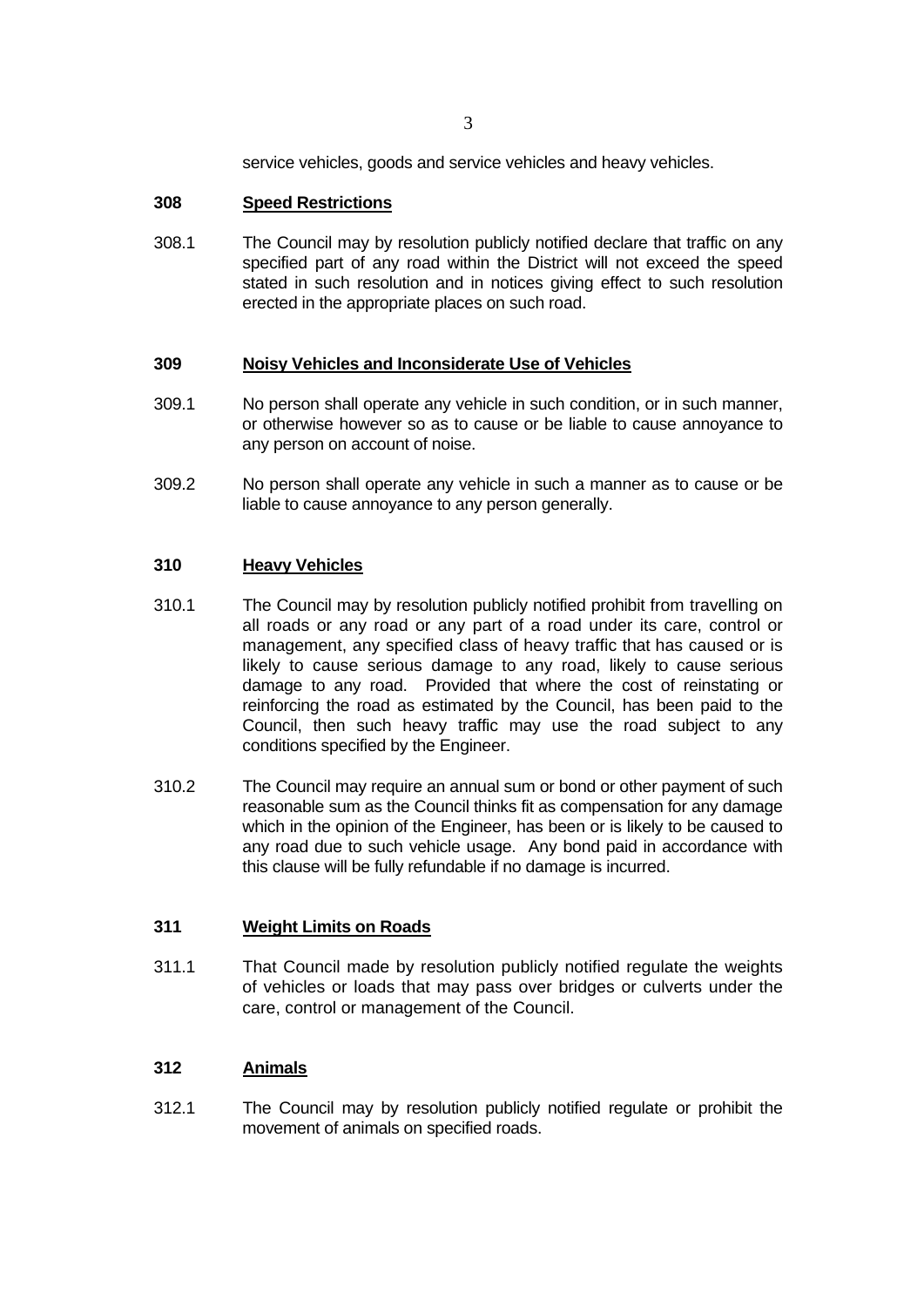#### **313 Stock Droving**

- 313.1 No person shall drive any stock along any road except:
	- (i) During the hours of daylight; or
	- (ii) In the case of escape; or
	- (iii) In the case of emergency; or
	- (iv) For the purpose of moving dairy cattle from one part of a land unit to another, part of that unit for the purposes of milking where such movement of dairy cattle is the subject of a management plan prepared by the farmer which has been approved by Council.
- 313.2 No person may move stock across or along a road where that person may reasonably move the stock along private land or unformed sections of the road reserve.
- 313.3 If stock are moved along a road then:
	- (i) The stock must be attended by a drover stationed on the road to ensure that continuous progress is made towards the destination; and
	- (ii) The stock must be driven in such a manner and use the minimum amount of road required as will ensure that any danger to other road users and damage to the road is minimised; and
	- (iii) Warning signs must be erected and maintained by the person responsible for the stock; and
	- (iv) The person responsible for the stock must implement and carry out a regular maintenance programme to cleanse the road surface of resultant debris and matter which may cause inconvenience to road users.
- 313.4 The prior approval of Council is required for every person who wishes to:
	- (i) Construct a race, either whole or partially, for the purpose of infrequently moving that stock from one part of a farming unit to another part of that unit. Routine moving of dairy cattle along any road surface for milking is not permitted; or
	- (ii) Move stock along a road otherwise than in accordance with clause 313.1 above.
- 313.5 Council approval under Clause 313.4 may have terms or conditions imposed. The applicant will be responsible for all costs of construction and maintenance of any race.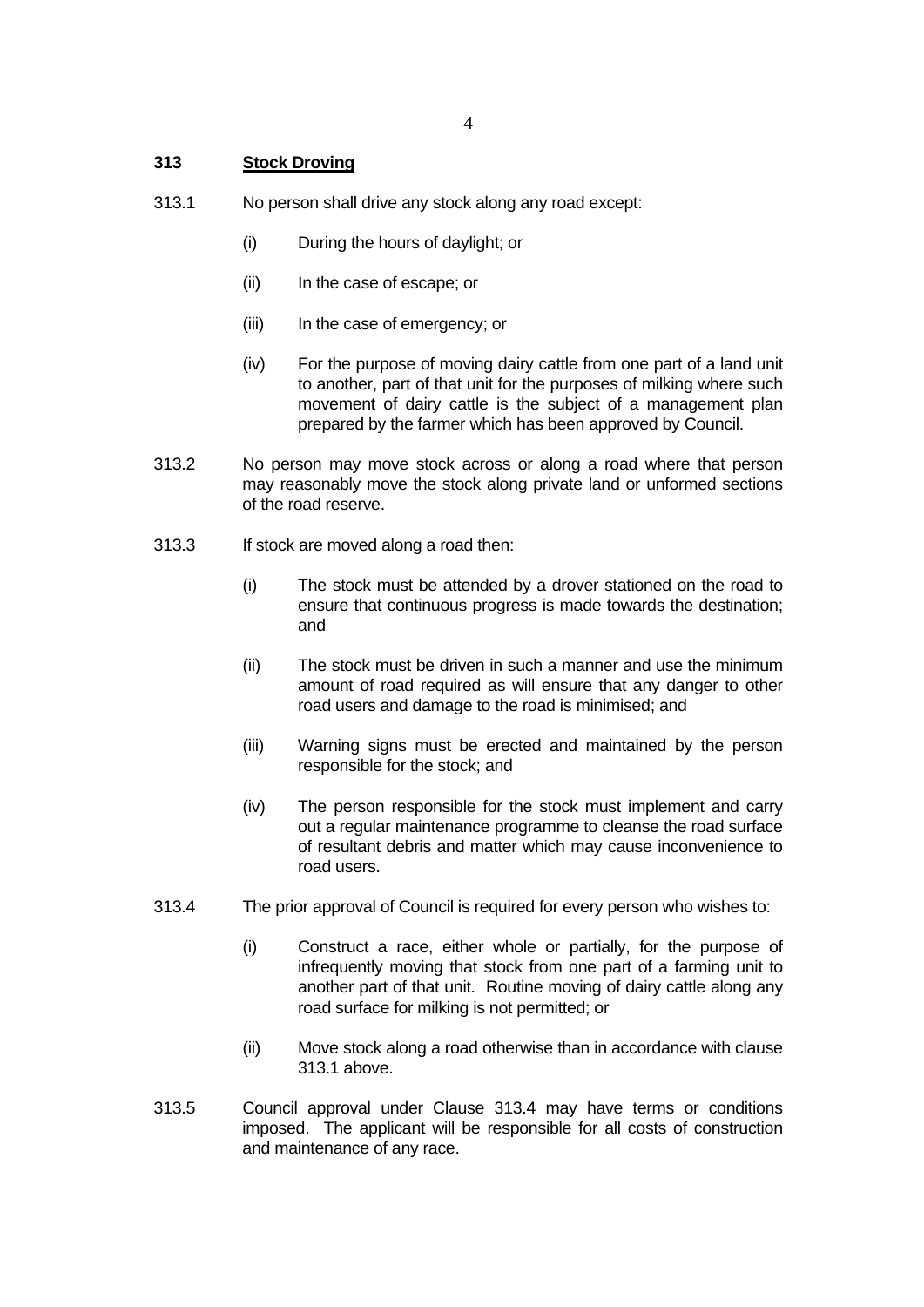- 313.6 Every person who uses road for stock droving purposes or for a race shall be fully liable for the repair or replacement of the road where the road has been detrimentally affected by such usage.
- 313.7 In the case of dairy cattle being moved pursuant to a Management Plan in terms of 313.1(iv) such Management Plan shall address:
	- (i) The impacts of the movement of such dairy cattle on other road users and other persons in the vicinity; and
	- (ii) The cleansing of the road surfaces; and
	- (iii) Safety issues; and
	- (iv) Whether the movement of such dairy cattle may amount to a public nuisance; and
	- (v) The means by which any adverse impacts on road users and other persons in the vicinity and any public nuisance would be alleviated; and
	- (vi) Responsibility for any costs associated with the movement of such dairy cattle; and
	- (vii) Other options; and
	- (viii) All other relevant matters.

#### **314 Overhanging Trees or Hedges**

- 314.1 Council may by notice in writing under the hand of an authorised officer require the owner of any land abutting upon any road within the district to remove, lower or trim to the satisfaction of Council any tree or hedge overhanging or overshadowing the road in cases where in the opinion of Council the removal, lowering or trimming is necessary in order to prevent damage to any footpath forming part of the road or obstruction to pedestrian traffic on such footpath.
- 314.2 The provisions of Section 355 of the Local Government Act 1974, subsections (2), (3), (4), (5), (6), (7), (8), (9) and (10) shall apply to this Bylaw as if they were repeated in full within it.
- 314.3 It is recorded that this part of this Bylaw has been passed in the event that it be held by a Court that Section 355 does not sufficiently extend to enable the powers specified in Section 355(1) to be used in the event of any tree or hedge overhanging or overshadowing a footpath and creating a potential for injury or obstruction of pedestrian traffic on such footpath.

# **Section 3 – Parking on Roads**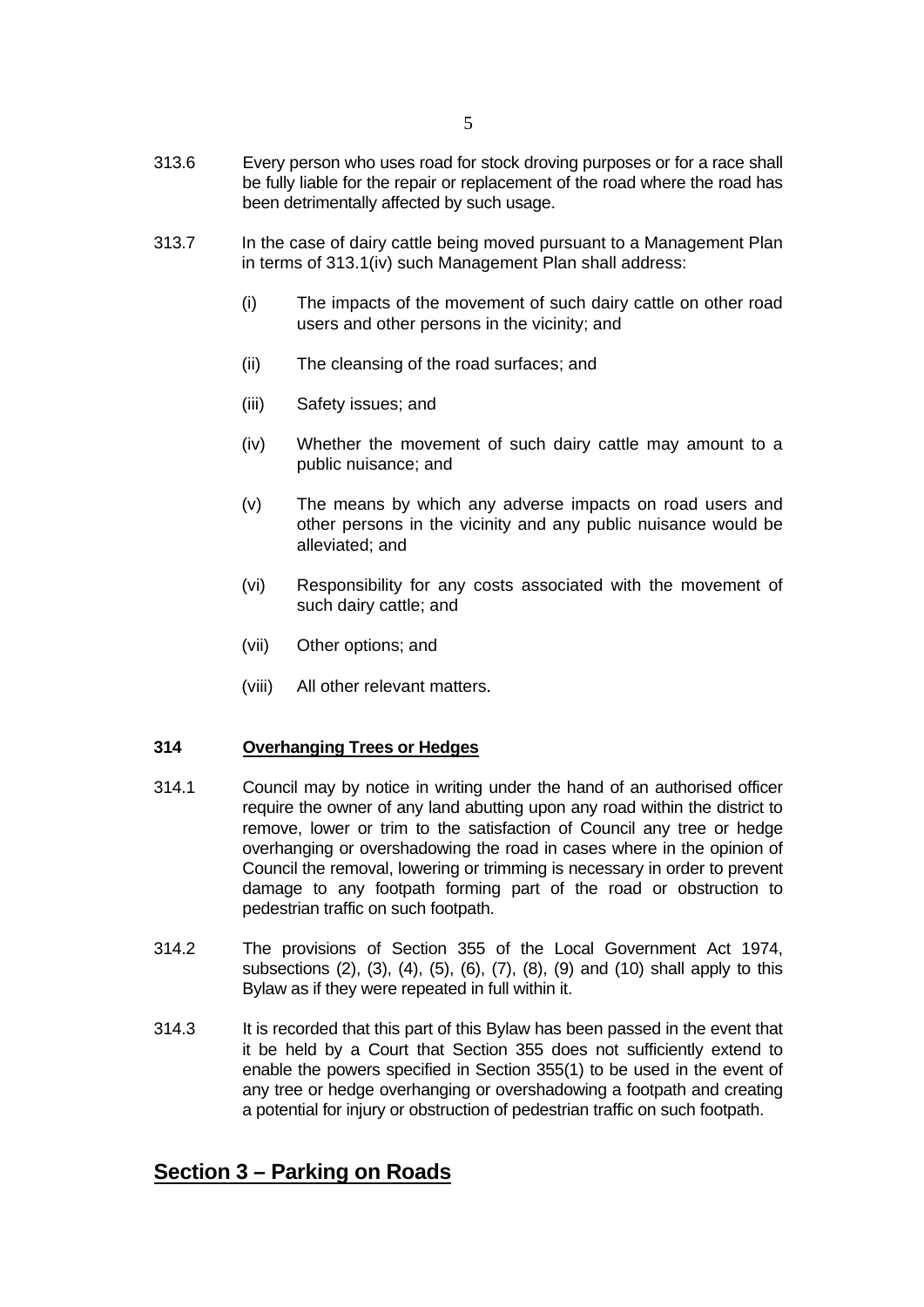## **315 Time Limits**

- 315.1 The Council may by resolution publicly notified impose a limit on the time in which any vehicle may park in any parking space (*the maximum time limit*).
- 315.2 Every parking meter must clearly indicate the existence and nature of the maximum time limit restriction, in accordance with this Chapter of this Bylaw.
- 315.3 Every parking meter must clearly indicate the prescribed coins or other method of payment for parking.
- 315.4 No person may leave any vehicle parked in any parking space for a period of more than 48 hours.

#### **316 Movement of Vehicles**

- 316.1 No person may park any vehicle in a parking space:
	- (i) Across any markings indicating the limit of such space;
	- (ii) In such a position that the vehicle is not entirely within the space.
- 316.2 Where a vehicle has a trailer attached or is greater in length than one parking space, then the driver may occupy or partially occupy two parking spaces with such vehicle (and trailer) where such spaces are parallel to the roadway.
- 316.3 Fees must be paid for each metered space occupied or partially occupied.

#### **317 Parking Places for Motorcycles**

- 317.1 The Council may by resolution publicly notified declare that any parking space will be set aside for motorcycles only.
- 317.2 Notice that any parking space is reserved as a parking space for motorcycles only will be displayed clearly so as to indicate the existence and nature of the restriction.
- 317.3 No person may park on any such parking space any vehicle other than a motorcycle.
- 317.4 Except in the case of motorcycles, only one vehicle may occupy any parking space at one time. Only one parking fee will be payable in respect of such motorcycles.
- 317.5 In the case where more than one motorcycle is parked in a parking space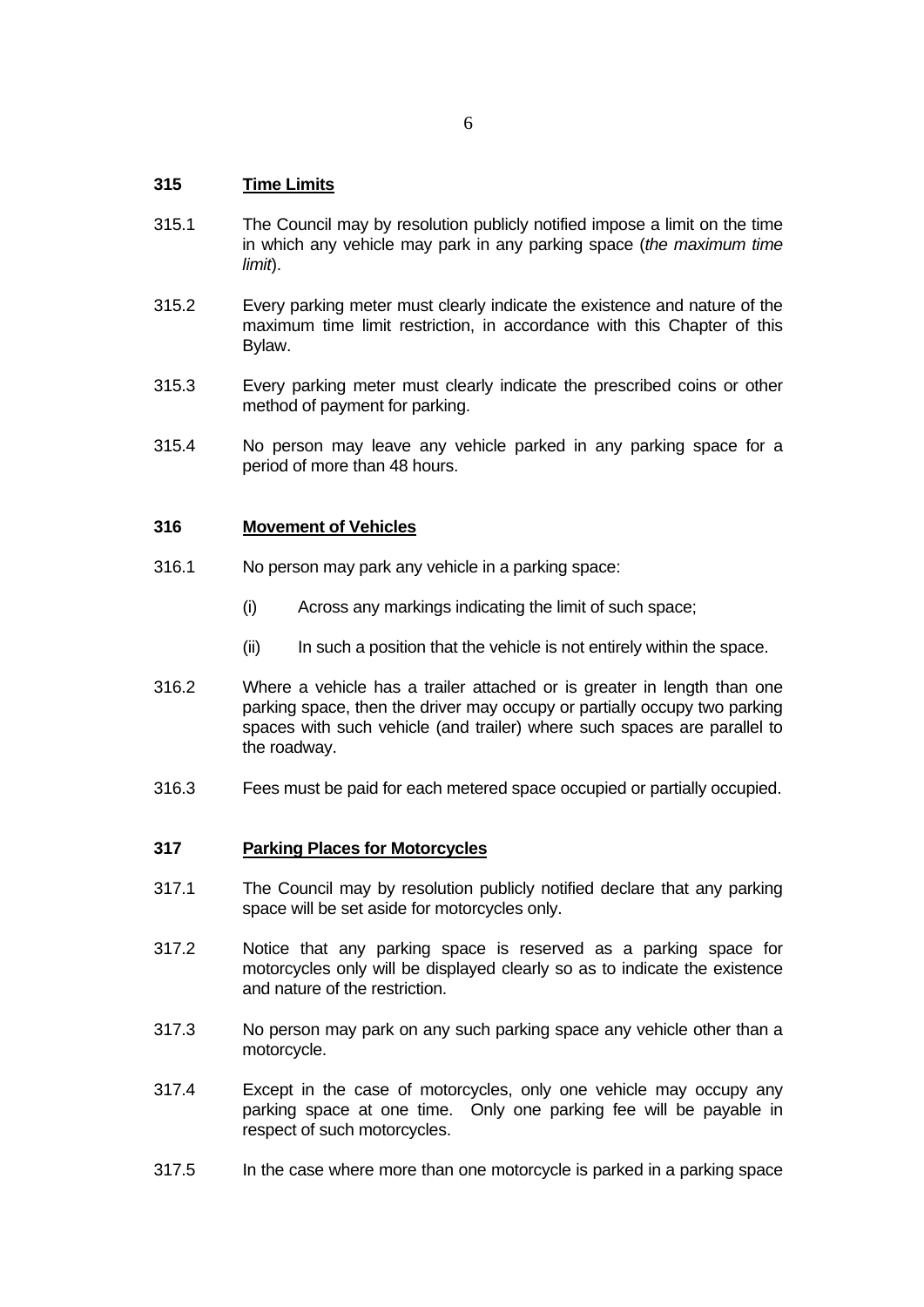showing a time expired meter, each person who owns a motorcycle so parked is severally liable and therefore has committed an offence against this Bylaw.

317.6 All motorcycles parked in parking spaces parallel to the road shall be no closer than 1.22 metres from the painted line marking the rear extremity of such parking space.

#### **318 Repairs**

318.1 No person may repair any vehicle in any parking space, except in an emergency or with the prior permission of Council.

#### **319 Installation of Parking Meters**

- 319.1 The Council may by resolution publicly notified:
	- (i) Declare any road under the Council's control, or any part of such road to be a metered zone;
	- (ii) Declare the number and situation of parking spaces within a metered zone;
	- (iii) Declare the time allowed for parking in such parking spaces;
	- (iv) Fix the prescribed coins or other method of payment for the parking of vehicles at such parking spaces;
	- (v) Fix the maximum length of time which any vehicle may continuously park in any parking space (*maximum time limit*).
- 319.2 The Council may establish and mark out parking spaces in all metered zones. The Council will install a parking meter at each metered space.
- 319.3 Where the Council fixes a maximum time limit in relation to any metered spaces the maximum time limit will be indicated either on the body of the meter or by signs at each end of the metered zone, and in accordance with Land Transport Rule: Traffic Control Devises 2002.

# **320 Parking**

- 320.1 For all parking spaces parallel to the roadway the driver must park the vehicle in the metered space in such a way so that the vehicle is headed in the direction of movement of traffic on the side of the road on which the vehicle is parked.
- 320.2 For any angled parking spaces to the roadway the driver shall park the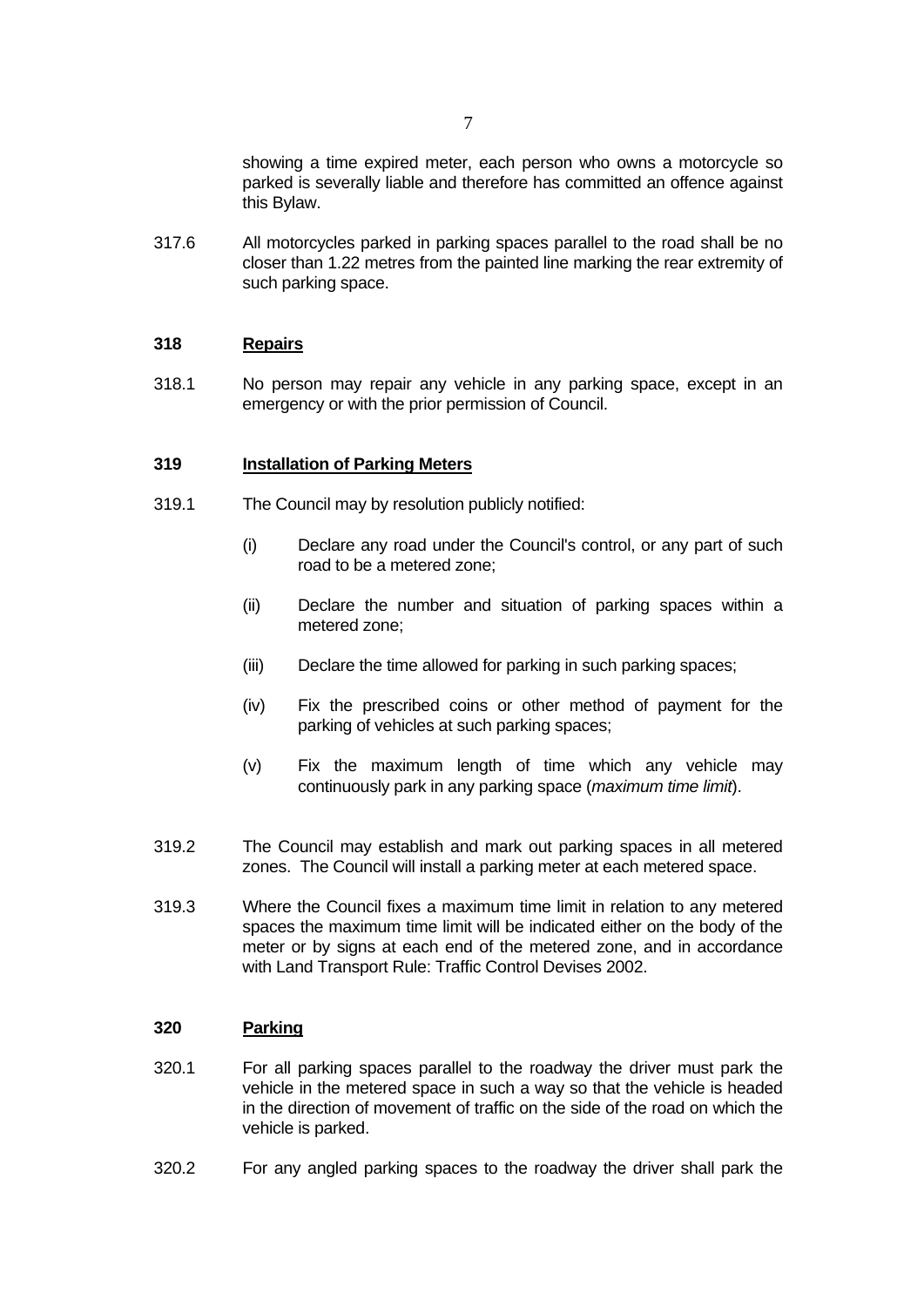vehicle in the parking space so that the vehicle's front is facing the edge of the roadway.

- 320.3 No vehicle may remain in any metered space after the parking meter has expired.
- 320.4 No driver of a vehicle which by itself or together with any attachments is greater than 6.6 metres in length shall park in any angled space. The word park for the purposes of this clause means the stopping or standing of a vehicle for any period of time whether more or less than five minutes.

 Provided that where two angled spaces form a straight line in length such vehicle may occupy or partially occupy those spaces provided that any required fees are paid.

## **321 Payment and Activation of Meter**

- 321.1 When any vehicle is parked in a metered space the driver of the vehicle will immediately insert the prescribed coin, as indicated on the parking meter. Provided that the driver of such vehicle may without payment park such vehicle during the time (if any) as may be indicated on the parking meter as unexpired time.
- 321.2 The driver of a vehicle when parked in a metered space and required by this Bylaw to insert the prescribed coins, must insert the coins and fully activate the meter in whatever manner is required.
- 321.3 A person may only insert the prescribed coins in New Zealand currency into any parking meter.
- 321.4 A person may only operate or attempt to operate any parking meter in accordance with this Bylaw, and any sign or notice that is relevant to the parking meter.

#### **322 Temporary Closure**

322.1 Where in a Traffic Officer's or the Engineer's opinion the use of any parking space should be temporarily discontinued the authorised parking warden may place, or erect a sign at such space. Such sign shall conform with Land Transport Rule: Traffic Control Devises 2002.

#### **323 Hours of Charge**

- 323.1 Every parking space may be occupied and payment for the parking meter shall be required between the following hours:
	- (i) Monday to Friday between 9.00 am and 6.00 pm; and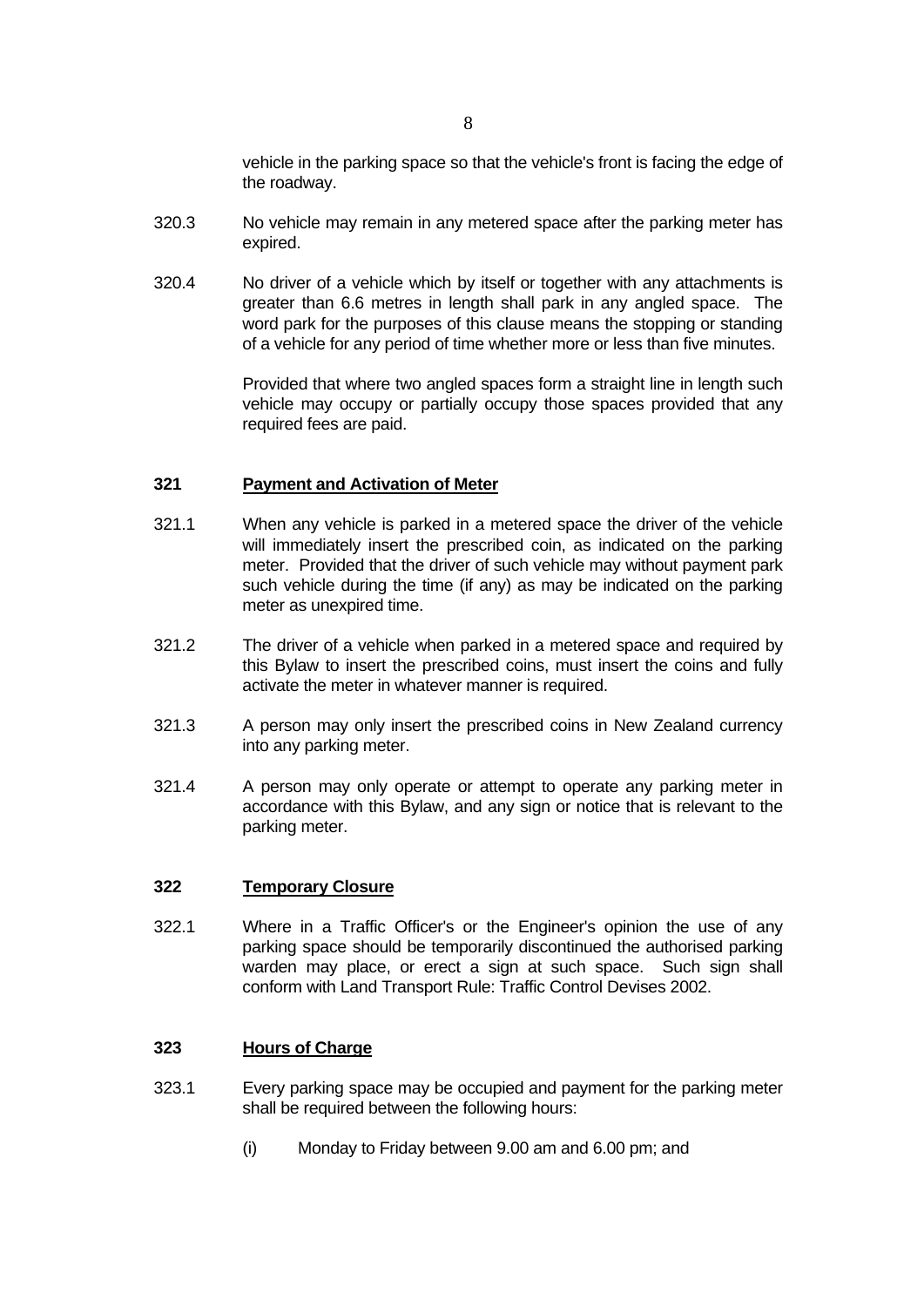(ii) Saturday between 9.00 am and 1.00 pm.

## **324 Cycles**

324.1 A bicycle is permitted to occupy a metered space if the bicycle is placed against and parallel to the kerb of the road.

## **325 Fines**

325.1 The following infringement fees apply for any contravention of Section 3 of these bylaws:

| <b>Offence</b>                                                                                                                                        | <b>Infringement Fee \$</b><br>(in addition to any<br>towage fee - see below) |
|-------------------------------------------------------------------------------------------------------------------------------------------------------|------------------------------------------------------------------------------|
| Any parking offence involving parking<br>in breach of this Bylaw, in excess of<br>a period fixed by a meter or otherwise,<br>where the excess time is |                                                                              |
| Not more than 30 minutes                                                                                                                              | 12                                                                           |
| More than 30 minutes but not more<br>than one hour                                                                                                    | 15                                                                           |
| More than one hour but not more<br>than two hours                                                                                                     | 21                                                                           |
| More than two hours but not more<br>Than four hours                                                                                                   | 30                                                                           |
| More than four hours but not more<br>Than six hours                                                                                                   | 42                                                                           |
| More than six hours                                                                                                                                   | 57                                                                           |
| Any other parking office                                                                                                                              | 40                                                                           |

 *Towage Fee*: Where expenses are incurred by the Council in respect of the movement or proposed movement of the vehicle involved in the offence (whether or not the vehicle is in fact moved), the infringement fee shall be the total of the amount specified above in respect of the offence and the amount of the appropriate towage fee (including any Goods and Services Tax payable in respect of the towage fee).

# **326 Towage Fees**

326.1 The towage fee payable for a breach of this Bylaw is: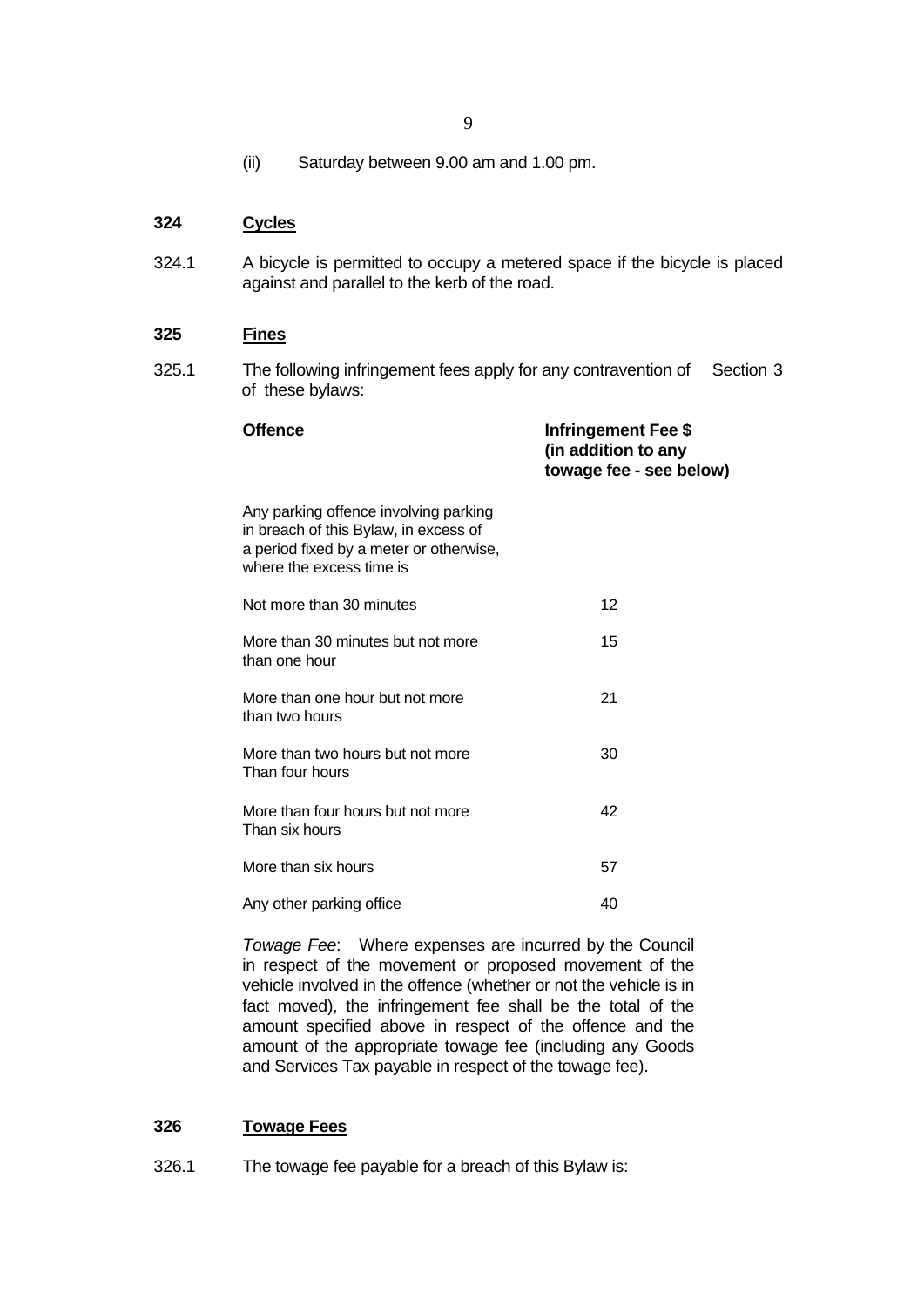- (i) \$60.00 in the case of a vehicle whose gross weight does not exceed 3500 kg; and
- (ii) \$160.00 in the case of a vehicle whose gross weight exceeds 3500 kg.

(both of the above fees are inclusive of GST).

#### **327 Registered Owner Liable**

327.1 The registered owner of any vehicle that is parked in breach of this Chapter of this Bylaw will be liable for all fees, fines and other penalties that are incurred.

# **Section 4 – Parking in Carparks**

#### **328 Speed Restrictions**

328.1 The maximum speed limit for vehicles in any carpark is 20 km/hr.

#### **329 Time Limits**

- 329.1 The Council may by resolution publicly notified impose a limit on the time in which any vehicle may park in any carpark (*maximum time limit*).
- 329.2 Notice of any maximum time limit will be displayed at the carpark and will indicate the existence and nature of the restriction.
- 329.3 Every parking meter will indicate the maximum time limit which a vehicle may be parked at the correspondence metered space and the prescribed coins or other method of payment for such parking.
- 329.4 Any person parking in a park with a maximum time limit shall at or before the expiry of such maximum time limit remove the parked vehicle so that it does not occupy any parking space within a radius of fifty metres from the maximum limit space it was occupying. This restriction on parking will apply for two hours after the expiry of the maximum time limit.
- 329.5 No person may leave any vehicle within a carpark for a continuous period of more than 48 hours without the Council's consent or a long term parking permit.

#### **330 Movement of Vehicles**

330.1 Council may lay out, mark, or signpost any carparks so as to provide for any of the following: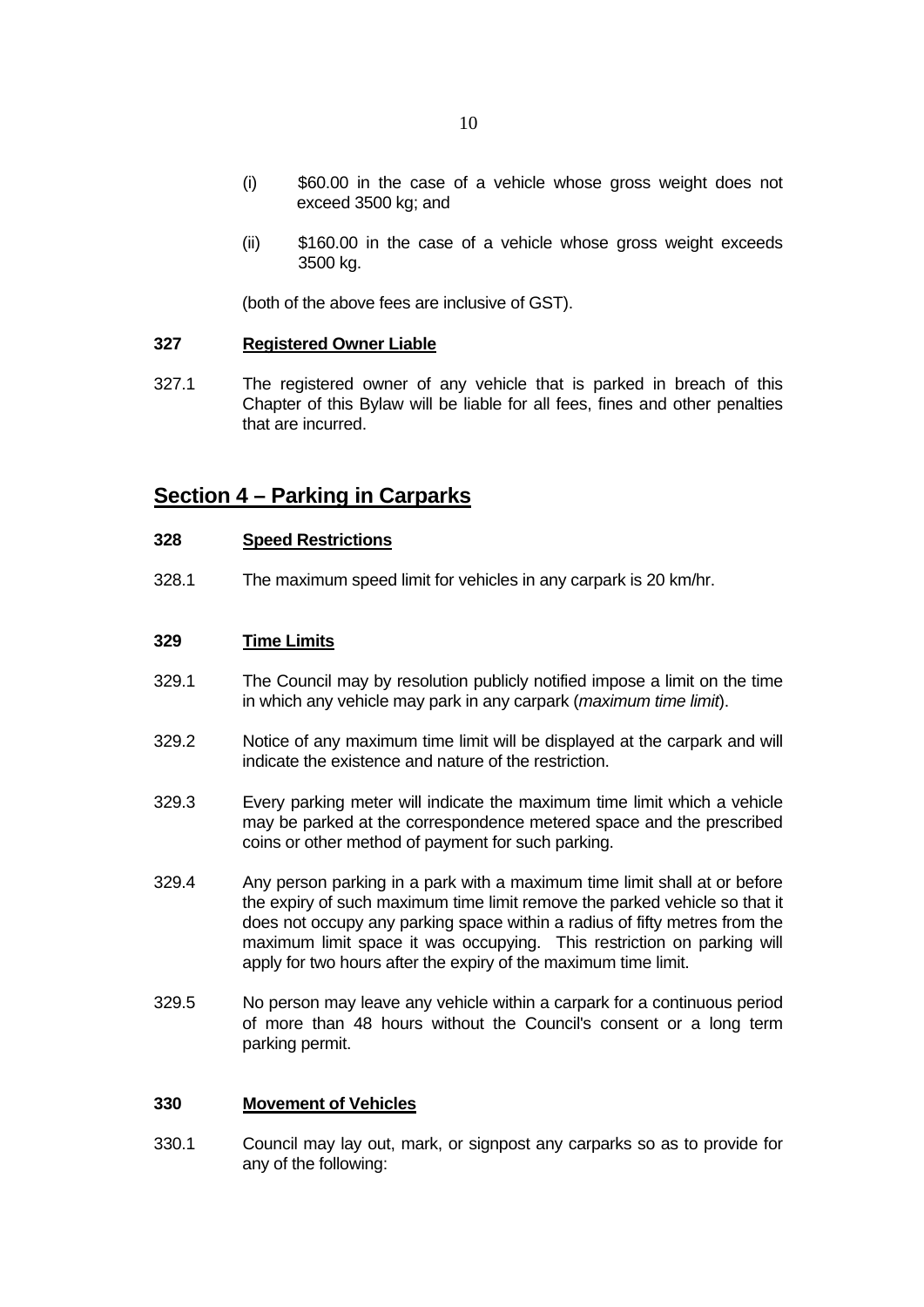- (ii) Any other lay out, marking or signposting that the Council considers appropriate.
- 330.2 No person may drive any vehicle into any carpark where any marking says "Exit" only or out of any carpark where any marking says "Entrance" only or words to like effect.

#### **331 Long Term Parking**

- 331.1 The Council may by resolution publicly notified declare that any part of a carpark will be set aside as a long term parking place and set the appropriate fee for parking in that parking place.
- 331.2 Notice that any part of a carpark is reserved as a long term parking place will be displayed at the carpark. The notice will clearly indicate the existence and nature of the restriction.
- 331.3 Any person who parks any vehicle on a long term parking place without payment of the prescribed fee commits a breach of this Bylaw.
- 331.4 Once the prescribed fee has been paid to the Council a vehicle may be parked in the long term parking place for the period which the appropriate fee permits. The specified period may be greater than any other period given in any other provision of this Chapter of this Bylaw.

#### **332 Parking Places for Motor Cycles**

- 332.1 The Council may by resolution publicly notified declare that any part of a carpark shall be set aside as a parking place for motorcycles only.
- 332.2 Notice that any part of a carpark is reserved as a parking place for motorcycles only will be displayed at the carpark. The notice will indicate the restriction.
- 332.3 Any person who parks any vehicle other than a motorcycle on any such area commits an offence.
- 332.4 A person may only park a vehicle in a metered space or parking space which is already occupied by another vehicle if both or all vehicles in the space are motorcycles. Only one parking fee is payable in respect of such motorcycles.
- 332.5 Where more than one motorcycle is parked in a parking space showing a time expired meter, or no appropriate ticket is displayed, each person who owns a motorcycle parked in the parking space is severally liable and therefore commits an offence against this Bylaw.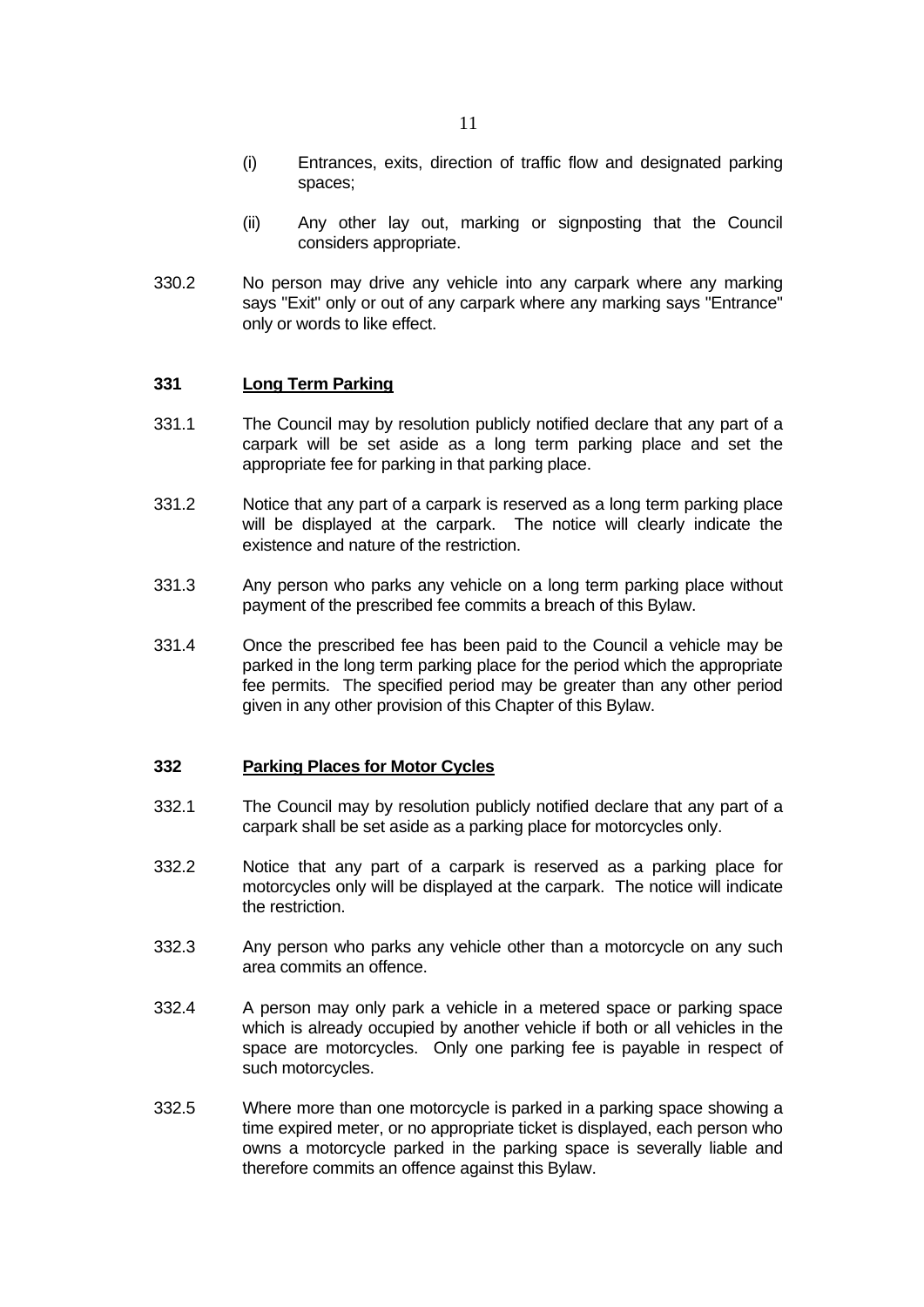#### **333 Repairs in Carparks**

333.1 No person may repair any vehicle on any carpark without the prior permission of Council, except in an emergency.

#### **334 Installation of Meters**

- 334.1 The Council may by resolution publicly notified:
	- (i) Declare any carpark, or any part of such carpark to be a metered zone or a multiple meter area;
	- (ii) Declare the number and location of metered spaces or parking spaces within a metered zone or multiple meter area;
	- (iii) Declare the time allowed for parking in any metered spaces or in any parking space;
	- (iv) Fix the prescribed coins or other method of payment for the parking of vehicles at metered spaces or in any parking space;
	- (v) Fix the maximum length of time which any vehicle may continuously park in any metered space or parking space (*maximum time limit*).
- 334.2 The Council will establish and mark out parking spaces in all metered zones and multiple meter areas respectively. The Council will install a parking meter at each metered space and at least one multiple parking meter in a multiple meter area.

#### **335 Parking and Payment**

- 335.1 When any vehicle is parked in a metered space the driver of that vehicle will immediately insert the prescribed coin, as indicated on the parking meter, in either the parking meter or multiple parking meter unit, whichever is provided. However, the driver of such vehicle may without any payment park the vehicle during the time (if any) indicated on the parking meter as unexpired time.
- 335.2 The driver of such vehicle must fully activate the parking meter or multiple parking meter unit in whatever manner is required for the meter to become operative.
- 335.3 Where any multiple parking meter machine issues tickets for parking, the driver will display any such ticket in a prominent position on the interior driver's side of the front windshield so that the date, time and number on the ticket are clearly visible through the windshield.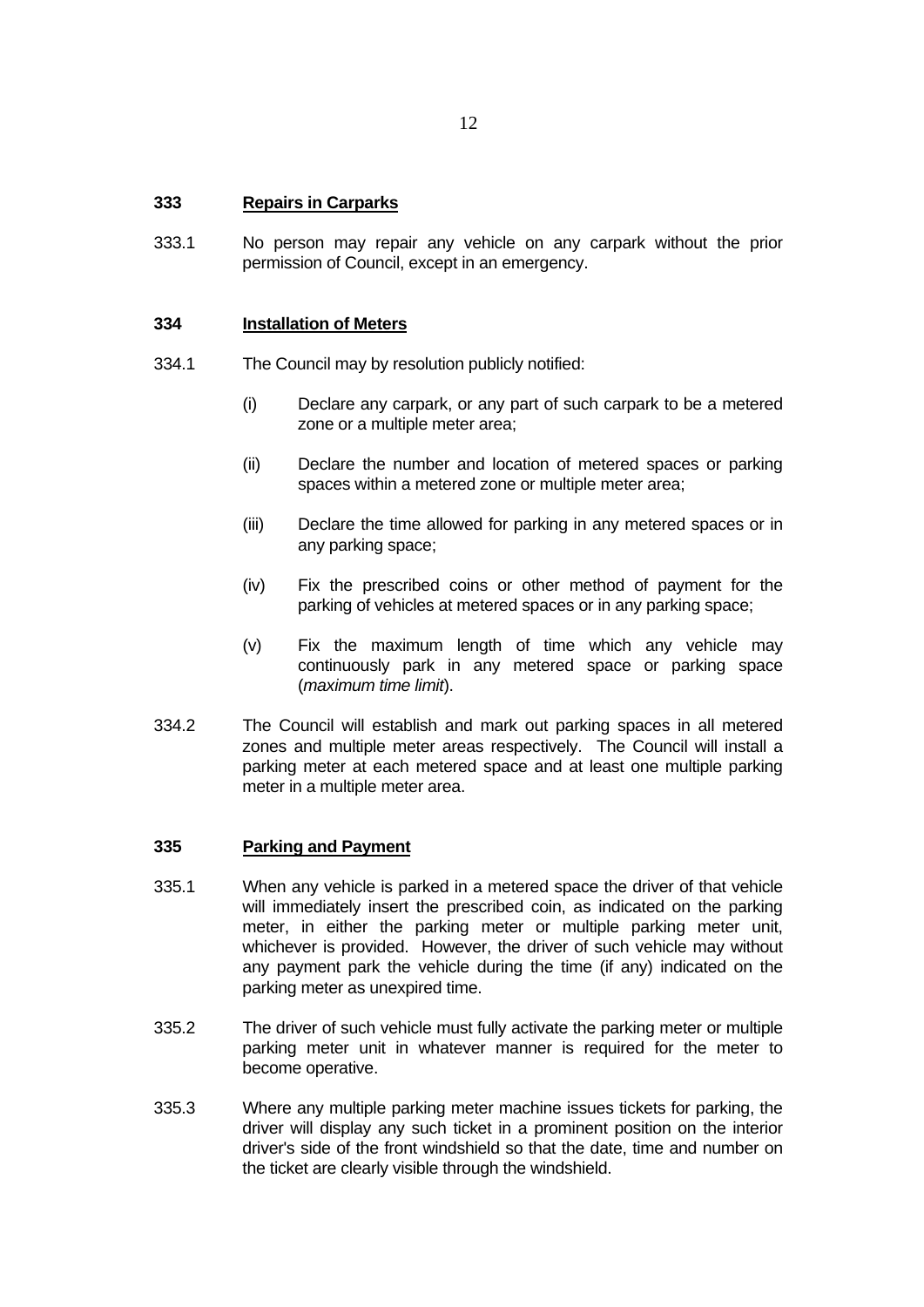- 335.5 No person may park any vehicle in a metered space or parking space:
	- (i) Across any markings indicating the limit of the space;
	- (ii) In such a position so that the vehicle is not entirely within the space.
- 335.6 Where a parking space is not marked out by complete boundaries, then parking within the space shall be that deemed reasonable having regard to the markings that are given.
- 335.7 Where a vehicle is greater in length than 6.6 metres (including attachments) then the driver may occupy or partially occupy two parking spaces with the vehicle (and attachments) where the spaces form a straight line in length. Fees must be paid for each space so occupied.
- 335.8 No person shall park any bicycle or motorcycle on any metered space or parking space in a carpark other than those spaces that are specifically indicated for that purpose.
- 335.9 Every person commits an offence against this Bylaw who:
	- (i) Misuses, interferes or attempts to interfere with any parking meter
	- (ii) Without due authority attaches or attempts to attach any item to any parking meter
	- (iii) Without due authority defaces any parking meter
	- (iv) Operates or attempts to operate any parking meter other than in accordance with this Bylaw.
	- (v) Remains in any parking space after the time shown for parking on the parking meter has expired.
	- (vi) Parks otherwise than in accordance with this Bylaw.

#### **336 Temporary Closure**

- 336.1 Where in the Engineer's opinion the use of any metered space or parking space should be temporarily discontinued, the authorised parking warden may place, or erect a sign to that effect at such spaces.
- **337 Prescribed Coins**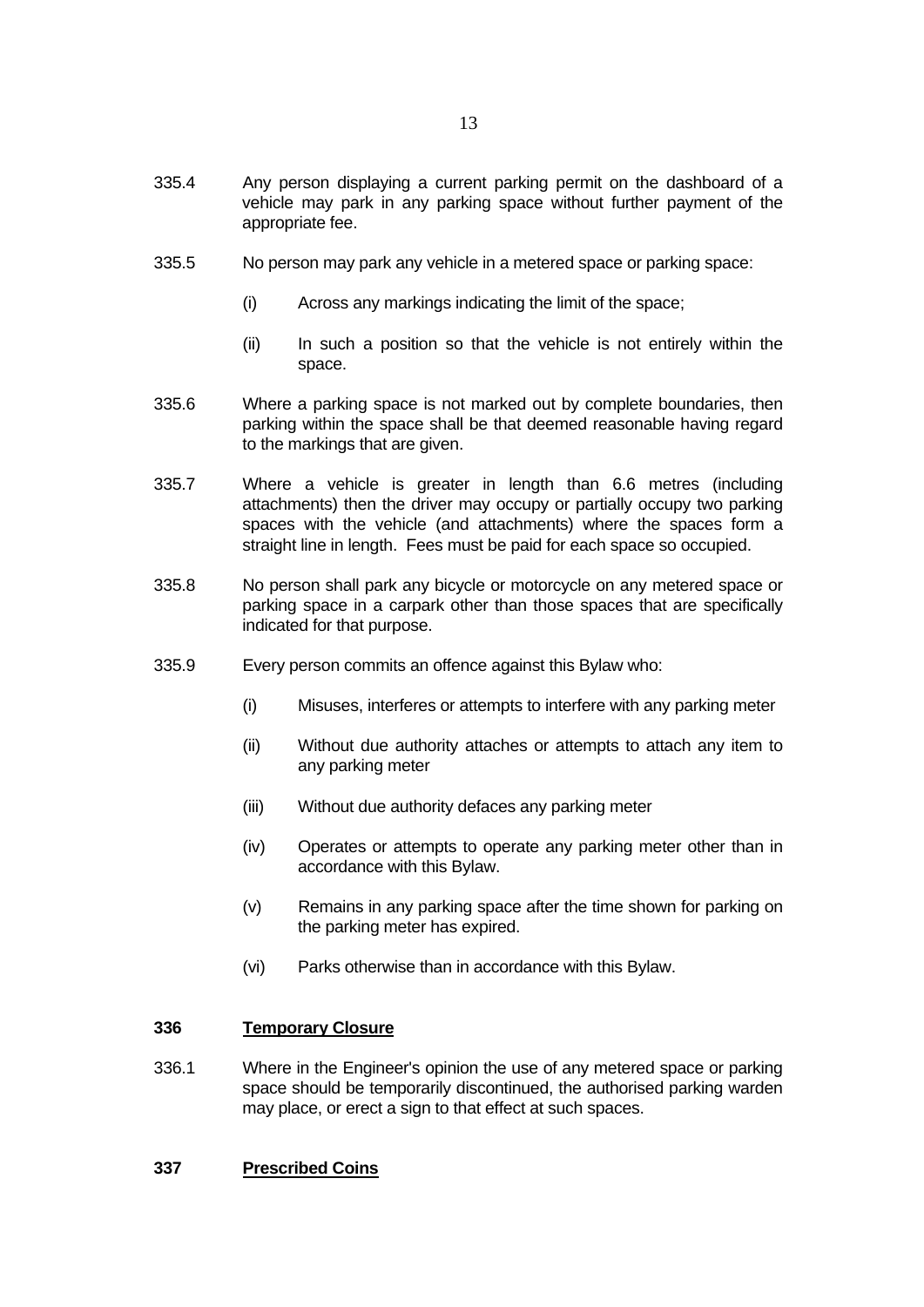337.1 A person may only insert the prescribed coins in New Zealand currency in any parking meter.

# **338 Exemptions**

338.1 The driver of any of the following classes of vehicles shall be exempt from the provisions of this Bylaw:

Vehicles belonging to the:

- (i) Ambulance service
- (ii) Fire service
- (iii) Police

while engaged on official duties.

#### **339 Hours of Operation**

- 339.1 Every metered space or parking space may be occupied and payment is required for every space between the following hours:
	- (i) Mondays to Fridays between 9.00 am and 6.00 pm; and
	- (ii) Saturdays between 9.00 am and 1.00 pm.
- 339.2 All maximum time limits for parking spaces will be operative during the hours listed in Clause 326.1 above, or as otherwise indicated on the relevant signs.

#### **340 Towing**

340.1 Every vehicle that is parked in a carpark in breach of this Chapter of this Bylaw may be towed away at the vehicle owner's expense.

### **341 Fines**

 The following infringement fees apply for any contravention of Section 4 of these bylaws:

**Offence Infringement Fee \$ (in addition to any towage fee - see below)**

 Any parking offence involving parking in breach of this Bylaw, in excess of a period fixed by a meter or otherwise,